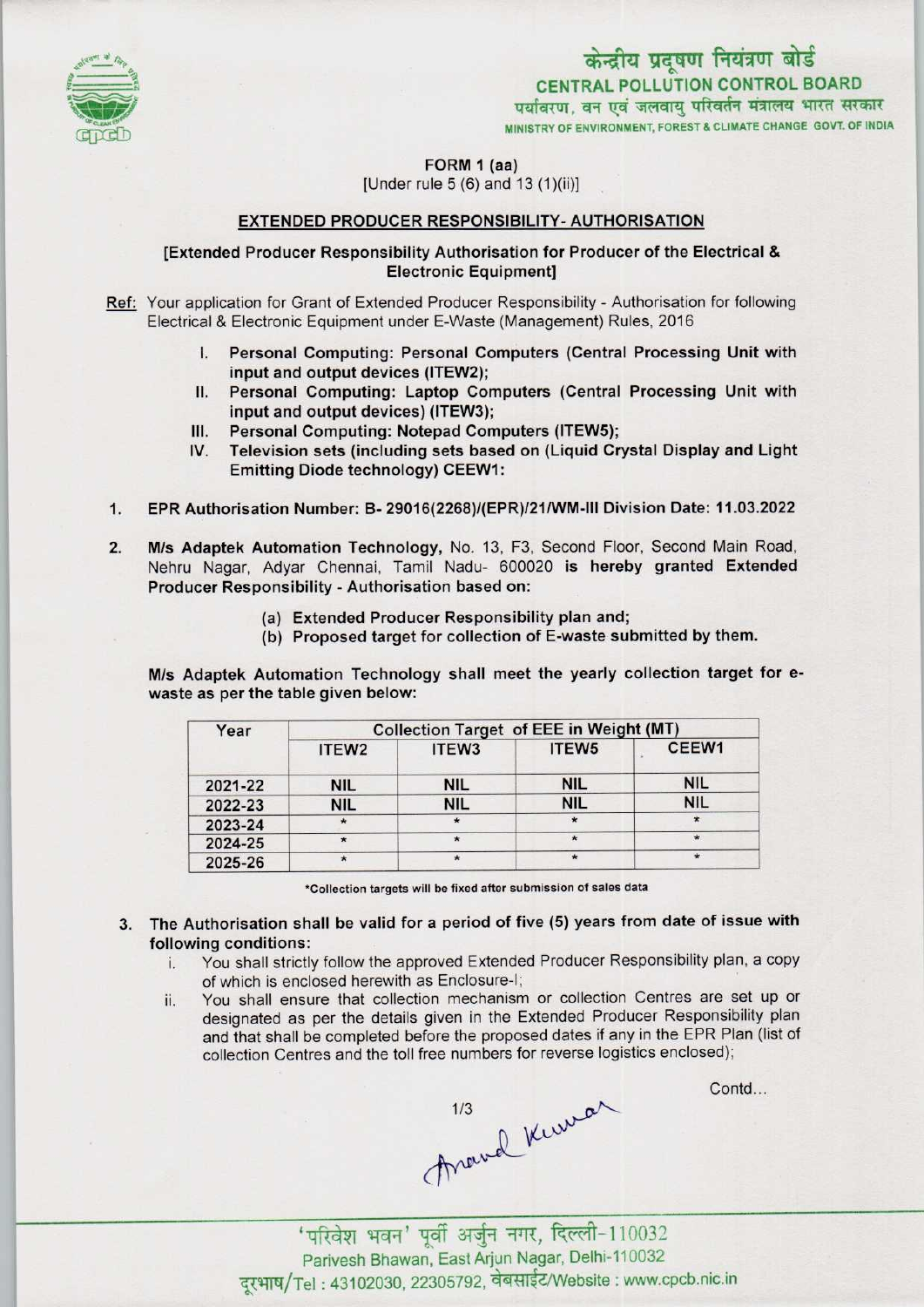

From pre page...

- iii. You shall ensure that all the collected e-waste is channelized to your dismantler/recycler M/s E-waste Recyclers India Shed No.15, Roz ka Meo Industrial Area, Nuh, Haryana and record shall be maintained at dismantler/recycler and at your end.
- iv. You shall maintain records, in Form-2 of these Rules, of e-waste and make such records available for scrutiny by Central Pollution Control Board:
- v. You shall file annual returns in Form-3 to the Central Pollution Control Board on or before 30th day of June following the financial year to which that returns relates.

## vi. General Terms & Conditions of the Authorisation:

- a. The authorisation shall comply with provisions of the Environment (Protection) Act, 1986 and the E-waste (Management) Rules,2016 made there under;
- b.The authorisation or its renewal shall be produced for inspection at the request of an officer authorised by the Central Pollution Control Board;
- c.Any change in the approved Extended Producer Responsibility plan should be informed to Central Pollution Control Board within 15 days on which decision shall be communicated by Central Pollution Control Board within sixty days;
- d. It is the duty of the authorised person to take prior permission of the Central Pollution Control Board to close down any collection centre/points or any other facility which are part of the EPR plan;
- e. An application for the renewal of authorisation shall be made as laid down in subrule (vi) of rule of 13(1) the E- Waste (Management) Rules, 2016;
- f. The Board reserves right to cancel/amend/revoke the authorisation at any time as per the policy of the Board or Government.

#### vii. Additional Conditions: -

- a) That the applicant will submit annual sales data along with annual returns;
- b)That the applicant has to ensure that the addresses of collection points provided by them in their EPR Plan are correct and traceable and the collection points/centres are functional;
- c) That the applicant will submit revised application for grant of EPR Authorisation in case of applicant adding/changing PRO or changing its EPR Plan;

**Contd** 

marchkenwar  $2/3$